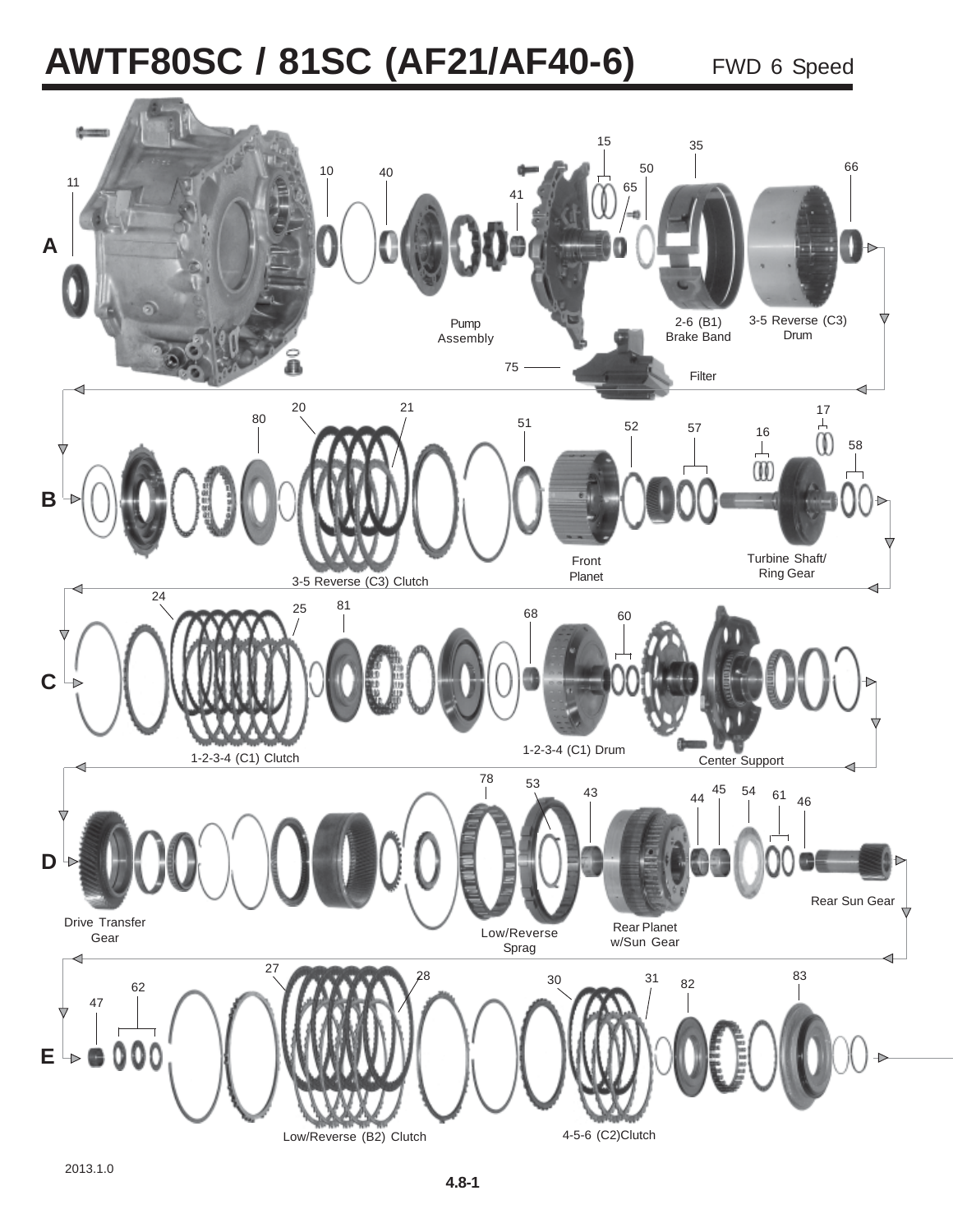# **AWTF80SC / 81SC (AF21/AF40-6)**

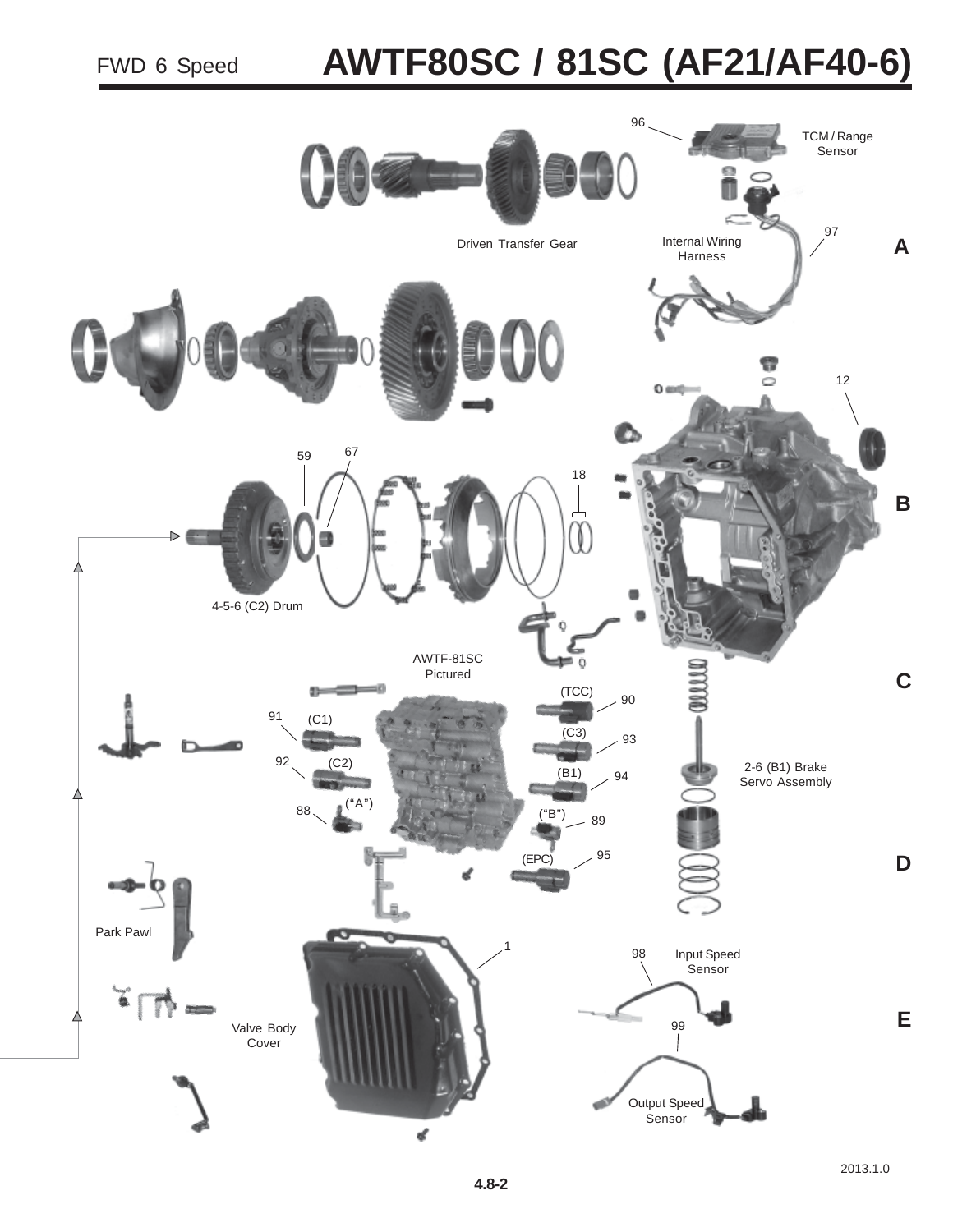| ILL.<br>NO.                             | <b>PART</b><br><b>NUMBER</b>                                                                           | <b>PER</b><br><b>CAR</b>                                                          | <b>DESCRIPTION</b>                                                                                                                                  | <b>YEARS</b> |  |  |
|-----------------------------------------|--------------------------------------------------------------------------------------------------------|-----------------------------------------------------------------------------------|-----------------------------------------------------------------------------------------------------------------------------------------------------|--------------|--|--|
|                                         | TMAWTF80<br><b>TMAWTF81</b>                                                                            |                                                                                   |                                                                                                                                                     |              |  |  |
|                                         | <b>REBUILDER KITS</b>                                                                                  |                                                                                   |                                                                                                                                                     |              |  |  |
| ---<br>---<br>---                       | K8900F-S <sup>1</sup><br>K8900G-S <sup>1</sup><br>K8900GV-S <sup>1</sup>                               |                                                                                   | Master Kit (w/o Steels)  AWTF-81SC / AF-21 (Ford/Mazda)  2005-On<br>Master Kit (w/o Steels)  AWTF-80SC / AF-40 (GM/SAAB)  2006-On                   |              |  |  |
|                                         | <b>Steel Plate Sub-Kits:</b>                                                                           |                                                                                   |                                                                                                                                                     |              |  |  |
|                                         | K8900F-9<br>K8900G-9                                                                                   |                                                                                   |                                                                                                                                                     |              |  |  |
|                                         |                                                                                                        |                                                                                   | <sup>1</sup> Kits do not include Molded Rubber Pistons, please order K89900F-4 separately.                                                          |              |  |  |
|                                         |                                                                                                        |                                                                                   | <b>OVERHAUL KITS, VALVE BODY GASKET SETS</b>                                                                                                        |              |  |  |
| ---<br>---<br>---<br>---<br>---         | <b>K89900F</b> <sup>1</sup><br>K89900G <sup>1</sup><br>K89900GV <sup>1</sup><br>K89900F-3<br>K89900G-3 |                                                                                   | Valve Body Gasket Set  AWTF-81SC / AF-21 (Ford/Mazda)  2005-On<br>Valve Body Gasket Set AWTF-80SC / AF-40 (GM/Volvo/SAAB)  2006-On                  |              |  |  |
| $---$                                   | K88900N-5                                                                                              |                                                                                   |                                                                                                                                                     |              |  |  |
|                                         |                                                                                                        |                                                                                   | <b>GASKET AND RUBBER COMPONENTS</b>                                                                                                                 |              |  |  |
| 1E<br>1E                                | 89175F<br>89175G                                                                                       | 1<br>$\mathbf{1}$                                                                 | Valve Body Cover Gasket  AWTF-81SC / AF-21 (Ford/Mazda)  2005-On<br>Valve Body Cover Gasket  AWTF-80SC/AF-40 (GM/Volvo/SAAB)  2006-On               |              |  |  |
|                                         |                                                                                                        |                                                                                   | <b>METAL CLAD SEALS</b>                                                                                                                             |              |  |  |
| 10A                                     | 89526F                                                                                                 | $\mathbf{1}$                                                                      |                                                                                                                                                     |              |  |  |
| 11A<br>11A<br>11A<br>11A<br>11 A<br>11A | 89551F<br>89551FA<br>89551G<br>89551GV<br>89553GV<br>88551N                                            | 1<br>$\mathbf{1}$<br>$\mathbf{1}$<br>$\mathbf{1}$<br>$\mathbf{1}$<br>$\mathbf{1}$ | Axle Seal (Right, BellHousing)  Fusion, Milan, Zephyr, MKZ, Mazda  2005-On<br>Axle Seal (Right, Bellhousing)  Five Hundred, Montego  2005-On        |              |  |  |
| 12B<br>12B<br>12B<br>12B<br>12B         | 89552F<br>89552FA<br>89552G<br>89552GV<br>89552GP                                                      | 1<br>$\mathbf{1}$<br>$\mathbf{1}$<br>$\mathbf{1}$<br>$\mathbf{1}$                 | Axle Seal (Left, Case)  Fusion, Milan, Zephyr, MKZ, Mazda  2005-On<br>Axle Seal (Left, Case)  Five Hundred, Montego  2005-On                        |              |  |  |
|                                         | <b>SEALING RINGS</b>                                                                                   |                                                                                   |                                                                                                                                                     |              |  |  |
| ---                                     | K89901F                                                                                                | $\mathbf{1}$                                                                      |                                                                                                                                                     |              |  |  |
| 15A<br>16B<br>17B<br>18B                | 89200FT<br>89201FT<br>89202FT<br>89203FT                                                               | 2<br>3<br>$\overline{2}$<br>$\overline{2}$                                        |                                                                                                                                                     |              |  |  |
|                                         |                                                                                                        |                                                                                   | <b>CLUTCH PLATES</b>                                                                                                                                |              |  |  |
| 20B<br>21B                              | 89310F<br>89311F                                                                                       | 4<br>4                                                                            | 3rd, 5th & Reverse (C3) Friction  54T, .067" - 6.520" O.D.  2005-On<br>3rd, 5th & Reverse (C3) Steel  36T, .091" - 5.562" I.D.  2005-On             |              |  |  |
| 24C<br>25C                              | 89304F<br>89305F                                                                                       |                                                                                   | 6-7 1st, 2nd, 3rd, & 4th (C1) Friction  54T, .066" - 6.184" O.D.  2005-On<br>6-7 1st, 2nd, 3rd, & 4th (C1) Steel  40T, .071" - 5.560" I.D.  2005-On |              |  |  |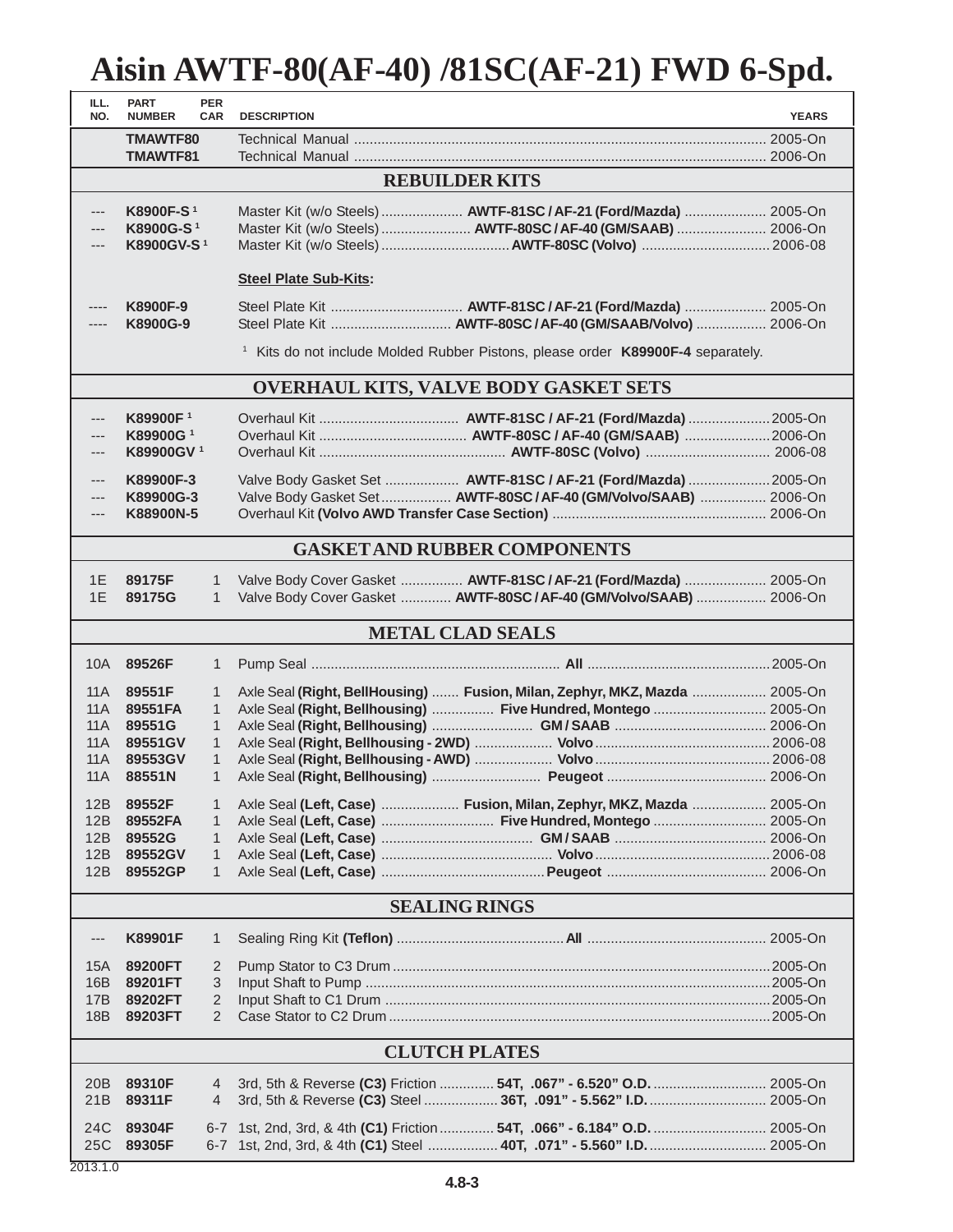| ILL.<br>NO.             | <b>PART</b><br><b>NUMBER</b>    | <b>PER</b><br>CAR | <b>DESCRIPTION</b>                                                           | <b>YEARS</b> |  |
|-------------------------|---------------------------------|-------------------|------------------------------------------------------------------------------|--------------|--|
|                         | <b>CLUTCH PLATES - Cont'd,</b>  |                   |                                                                              |              |  |
|                         |                                 |                   |                                                                              |              |  |
| 27E<br>28E              | 89321F<br>89322F                |                   | 5-6 1st & Reverse (B2) Steel  14T, .068" - 6.820" I.D.  2005-On              |              |  |
|                         |                                 |                   |                                                                              |              |  |
| 30E                     | 89308F                          |                   |                                                                              |              |  |
| 31E                     | 89309F                          |                   |                                                                              |              |  |
|                         |                                 |                   | <b>BANDS</b>                                                                 |              |  |
|                         | 35A 89714F                      | $\mathbf{1}$      |                                                                              |              |  |
|                         |                                 |                   |                                                                              |              |  |
|                         |                                 |                   | <b>BUSHINGS</b>                                                              |              |  |
| $---$                   | <b>K89980F</b>                  |                   |                                                                              |              |  |
| 40A                     | 89005F                          | 1                 |                                                                              |              |  |
| 41A                     | 89001F                          | 1                 |                                                                              |              |  |
| 43D                     | 89004F                          | $\mathbf{1}$      |                                                                              |              |  |
| 44D                     | 89006F                          | 1                 |                                                                              |              |  |
| 45D                     | 89007F                          | 1                 |                                                                              |              |  |
| 46D                     | 89008F                          | 1                 |                                                                              |              |  |
| 47E                     | 89009F                          | 1                 |                                                                              |              |  |
|                         |                                 |                   | <b>THRUST WASHERS</b>                                                        |              |  |
|                         |                                 |                   |                                                                              |              |  |
| ---                     | <b>K89940F</b><br>K89941F       | 1<br>$\mathbf{1}$ |                                                                              |              |  |
|                         |                                 |                   |                                                                              |              |  |
|                         |                                 |                   | Washers:                                                                     |              |  |
| 50A                     | 89400F                          | 1                 |                                                                              |              |  |
| 51B                     | 89401F                          | $\mathbf{1}$      | C3 Drum to Front Planet (Plastic, 3 Hollow Alignment Dowels - TF81)  2005-On |              |  |
| 51 <sub>B</sub>         | 89401G                          | 1                 | C3 Drum to Front Planet (Plastic, 5 Hollow Alignment Dowels - TF80)  2006-On |              |  |
| 52B                     | 89402F                          | $\mathbf{1}$      |                                                                              |              |  |
| 53D                     | 89403F                          | 1                 |                                                                              |              |  |
| 54D                     | 89405F                          | $\mathbf{1}$      | Rear Planet to C2 Drum (Plastic, 6 Hollow Alignment Dowels)  2005-On         |              |  |
| <b>Thrust Bearings:</b> |                                 |                   |                                                                              |              |  |
|                         |                                 |                   |                                                                              |              |  |
| 57B                     | <b>K89420F</b>                  | 1                 |                                                                              |              |  |
| 58B                     | K89421F                         | 1                 |                                                                              |              |  |
| 59B                     | 89422F<br>K89423F               | 1                 |                                                                              |              |  |
| 60C<br>61D              | <b>K89424F</b>                  | 1<br>1            |                                                                              |              |  |
| 62E                     | K89425F                         | 1                 |                                                                              |              |  |
|                         |                                 |                   |                                                                              |              |  |
|                         |                                 |                   | <b>Caged Bearings:</b>                                                       |              |  |
| 65A                     | 89430F                          | 1                 |                                                                              |              |  |
| 66A                     | 89431F                          | 1                 |                                                                              |              |  |
| 67B                     | 89432F                          | 1                 |                                                                              |              |  |
| 68C                     | 89433F                          | 1                 |                                                                              |              |  |
|                         | <b>TRANSMISSION OIL FILTERS</b> |                   |                                                                              |              |  |
| 75A                     | 89600F                          | 1                 |                                                                              |              |  |
|                         |                                 |                   |                                                                              |              |  |
| <b>SPRAGS</b>           |                                 |                   |                                                                              |              |  |
|                         | 78D 89813F                      | $\mathbf{1}$      |                                                                              |              |  |

**4.8-4**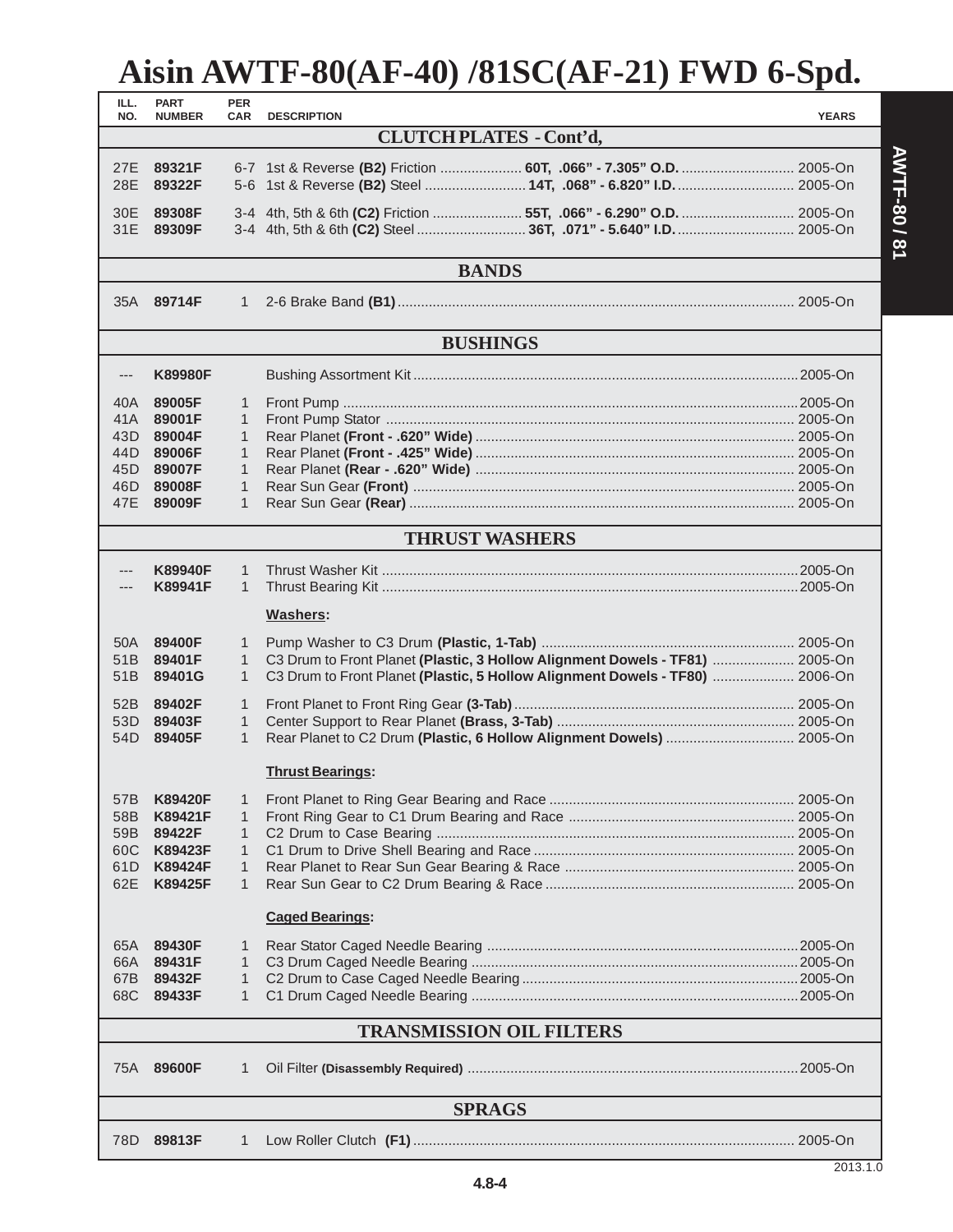| Aisin AWTF-80(AF-40) /81SC(AF-21) FWD 6-Spd. |                              |                          |                                                                                                |              |
|----------------------------------------------|------------------------------|--------------------------|------------------------------------------------------------------------------------------------|--------------|
| ILL.<br>NO.                                  | <b>PART</b><br><b>NUMBER</b> | <b>PER</b><br><b>CAR</b> | <b>DESCRIPTION</b>                                                                             | <b>YEARS</b> |
|                                              |                              |                          | <b>MOLDED RUBBER PISTONS</b>                                                                   |              |
| $---$                                        | K89900F-4                    | $\mathbf{1}$             |                                                                                                |              |
| 80B                                          | 89846F                       | $\mathbf{1}$             | 3-5, Reverse (C3) Balance Piston  Molded Rubber  2005-On                                       |              |
| 81C                                          | 89847F                       | $\mathbf{1}$             |                                                                                                |              |
| 82E                                          | 89848F                       | $\mathbf{1}$             |                                                                                                |              |
| 83E                                          | 89844F                       | $\mathbf{1}$             |                                                                                                |              |
|                                              |                              |                          | <b>ELECTRONIC COMPONENTS</b>                                                                   |              |
|                                              |                              |                          | Note: When ordering Solenoids, for Aftermarket please add the (-A) Suffix, for Reman add (-R). |              |
|                                              |                              |                          | <b>AWTF-81SC, Ford &amp; Mazda:</b>                                                            |              |
| 88D                                          | 89871FA                      | $\mathbf{1}$             |                                                                                                |              |
| 89D .                                        | 89871FA                      | 1                        |                                                                                                |              |
| 90D                                          | 89870F                       | $\mathbf{1}$             |                                                                                                |              |
| 91D                                          | 89879F                       | $\mathbf{1}$             |                                                                                                |              |
| 92D                                          | 89879F                       | $\mathbf{1}$             |                                                                                                |              |
| 93D                                          | 89873F                       | $\mathbf{1}$             |                                                                                                |              |
| 94D -                                        | 89873F                       | $\mathbf{1}$             |                                                                                                |              |
| 95D                                          | 89879F                       | 1                        |                                                                                                |              |
| $\hspace{0.05cm} \ldots$                     | <b>K89879F-R</b>             | $\mathbf{1}$             |                                                                                                |              |
| 96A                                          | <b>K89877F</b>               | $\mathbf{1}$             |                                                                                                |              |
| 97A                                          | 89869F                       | 1                        |                                                                                                |              |
| 98E                                          | 89875F                       | $\mathbf{1}$             |                                                                                                |              |
| 99E                                          | 89876F                       | $\mathbf{1}$             |                                                                                                |              |
|                                              |                              |                          | <b>AWTF-80SC, GM / Volvo / SAAB / Land Rover:</b>                                              |              |
| 88D                                          | 89871GA                      | $\mathbf{1}$             |                                                                                                |              |
| 89D                                          | 89871GA                      | $\mathbf{1}$             |                                                                                                |              |
| 90D -                                        | 89870F                       | $\mathbf{1}$             |                                                                                                |              |
| 91D                                          | 89879F                       | $\mathbf{1}$             |                                                                                                |              |
|                                              | 92D 89879F                   | $\mathbf{1}$             |                                                                                                |              |
| 93D                                          | 89873F                       | $\mathbf{1}$             |                                                                                                |              |
| 94D                                          | 89879G                       | $\mathbf{1}$             |                                                                                                |              |
| 95D                                          | 89879G                       | $\mathbf{1}$             |                                                                                                |              |
| $\hspace{0.05cm} \ldots$                     | <b>K89879G-R</b>             | $\mathbf{1}$             |                                                                                                |              |
| 96A                                          | <b>K89877G</b>               | $\mathbf{1}$             |                                                                                                |              |
| 97A                                          | 89869G                       | $\mathbf{1}$             |                                                                                                |              |
| 98E                                          | 89875G                       | $\mathbf{1}$             |                                                                                                |              |
| 99E                                          | 89876G                       | $\mathbf{1}$             |                                                                                                |              |
| $---$                                        | K89879-2                     | $\mathbf{1}$             | Solenoid Rebuilding Kit (Enough for One Unit, Use w/K89912 Tool)  2006-On                      |              |

#### **SHIFT ENHANCEMENTS**

--- **89070** AR Solenoid Bushings **(SolPro, Use for Renewing Solenoids, 2 per Solenoid)** ............. 2006-On --- **K89912** 1 Solenoid Repair Tool **(Omega/SolPro, Use for Disassembly and Reassembly)** ...... 2006-On

| <b>K89944F</b> |   | Reduces/Corrects/Prevents: Harsh Shifts, Cut-Loose, Rough Coasting Downshifts,<br>Slow Pressure Rise and TCC Slip.                                                                                                             |
|----------------|---|--------------------------------------------------------------------------------------------------------------------------------------------------------------------------------------------------------------------------------|
| K89944G        |   | Reduces/Corrects/Prevents: Harsh Shifts, Cut-Loose, Rough Coasting Downshifts,<br>Slow Pressure Rise and TCC Slip.                                                                                                             |
| <b>K89947F</b> | 1 | <b>Addresses:</b> Common Driveability and Wear Issues that Originate in the Valve Body<br>and Solenoids. No Reaming Required all "Drop-in" Components. A Universal Solenoid<br>Tool (K89912) is Required to Rebuild Solenoids. |